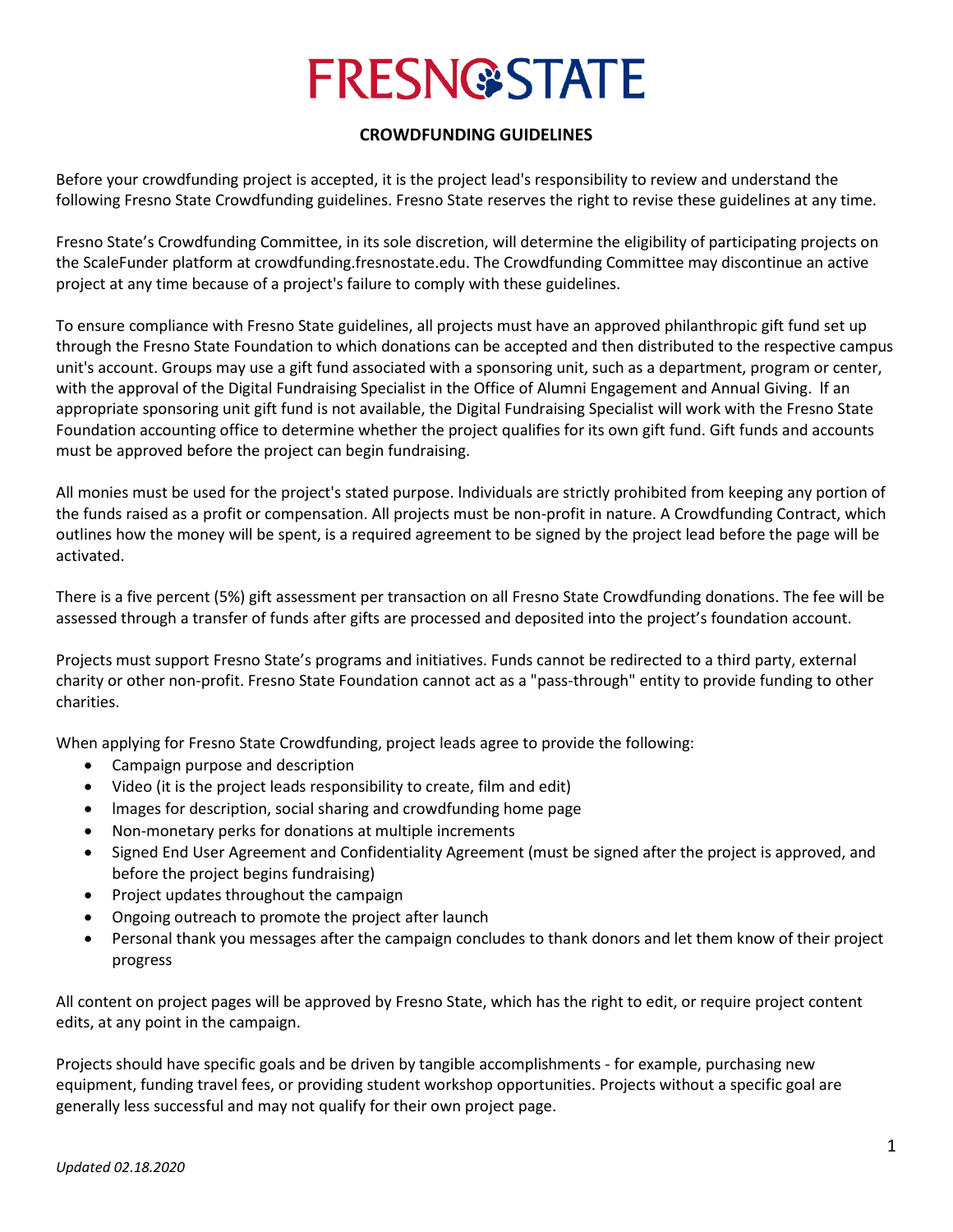## **FRESN@STATE**

#### **CROWDFUNDING GUIDELINES**

It is up to the project teams to market their campaign and provide outreach. The larger the crowdfunding project group, the more likely they will succeed. Groups should consist of 3-5 people that will focus on marketing and outreach. However, each case will be evaluated individually, looking at number of team members, number of email addresses and dollar goal. In some cases, projects may be approved with less than three team members.

Project leads are responsible for promoting their campaigns via social media, email, phone calls and on-campus, when appropriate; preparing personal thank-you messages to donors; and submitting regular updates on their project. Groups that are able to achieve 30% of their goal within the first 48 hours of a campaign are more likely to achieve their total goal.

Fresno State may request a list of potential donors prior to the project's approval or launch date. This may be used to determine project eligibility and goal capacity.

Fresno State does not provide any contact data on alumni, parents, friends or students. lt is up to the Crowdfunding groups to contact their personal affinities and contact lists. While Fresno State may promote the crowdfunding platform during campaigns, groups should not rely on this for fundraising success. The Digital Fundraising Specialist will work with groups to generate ideas for marketing and outreach.

Fresno State, through the Crowdfunding platform ScaleFunder, will provide official tax receipts issued to the donor.

Most gifts will be raised online through crowdfunding.fresnostate.edu. Some offline funds may be used toward the project's goal. This includes, but is not limited to, cash, checks, and other funds awarded or received during the crowdfunding campaign. Gifts-in-kind, non-monetary contributions such as food, clothing, books, equipment or other items, may count toward project totals and will be evaluated and considered on an individual basis. Crowdfunding projects cannot count gifts from pledges, bequests, gifts already allocated to another fund, matching gifts, or money raised through sales, such as bake-sales, car washes, or other "give-to-get" fundraising. All gifts must be collected prior to the project's deadline.

There is a \$10 minimal donation amount through the Crowdfunding platform, ScaleFunder.

All funds raised from outside of the Fresno State Crowdfunding platform must be delivered to Advancement Services for deposit. This is to ensure that the donor receives proper credit and receipts. lf this occurs, contact the Digital Fundraising Specialist for instructions.

Monetary premiums and perks are not to be used to incentivize gifts. Such items as t-shirt giveaways or other promotional items are not permissible, as they affect a donor's right to a tax deduction.

Projects will be hosted on the crowdfunding platform for a pre-determined amount of time, typically a 30-day period. Some exceptions may apply. Shorter campaigns tend to drive urgency and perform strongly. If the same group wants to fundraise with consecutive campaigns, this will be evaluated on a case-by-case basis.

lf the project is not fully funded within the allotted timeframe; any monies raised will still be allocated to the project. All funds, even without meeting the goal, should be spent to offset the cost of the promoted project or utilized to the group's best ability. Projects should notify their donors and inform them how their donations were spent.